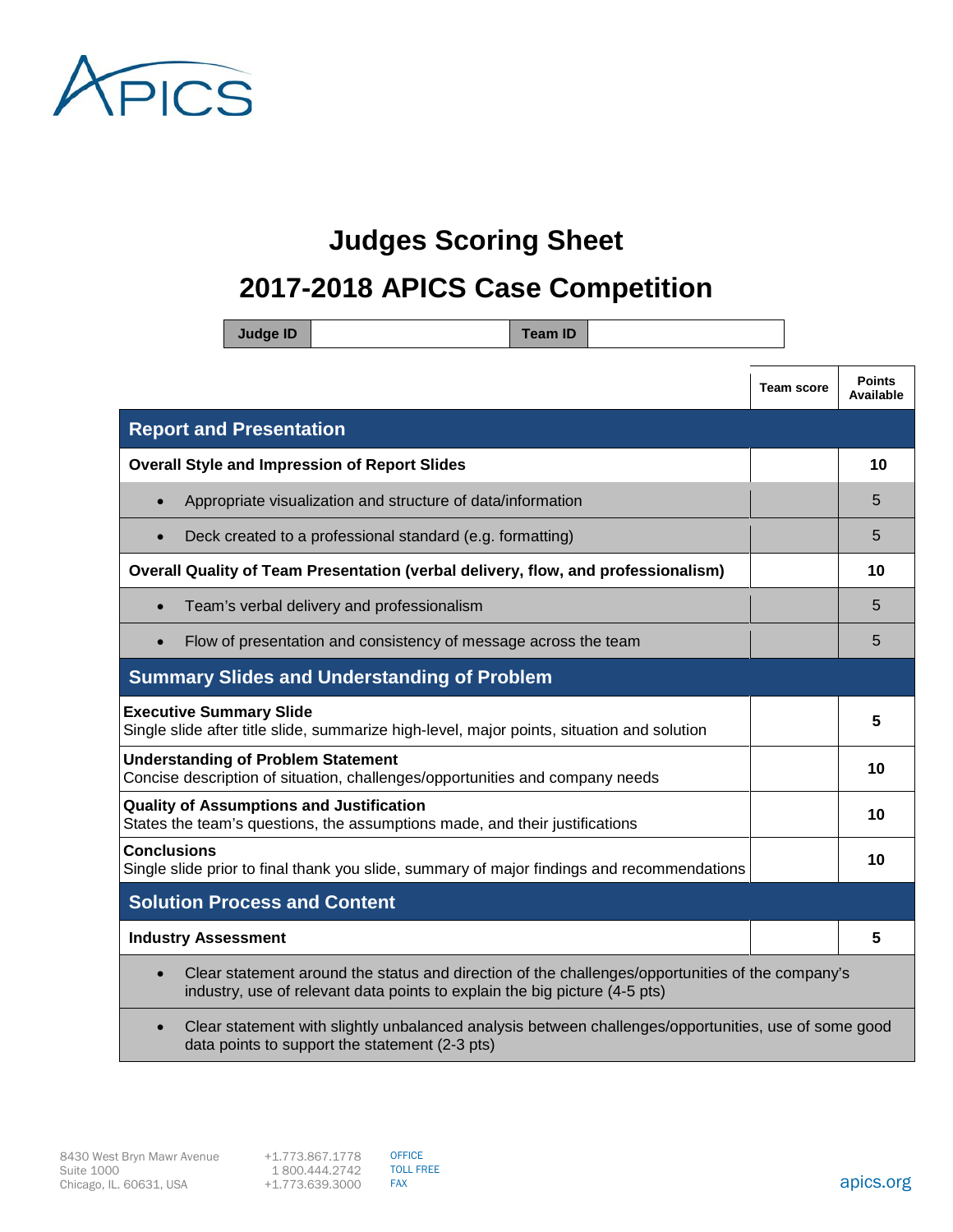

| <b>Competitive Position within the Supply Chain</b>                                                                                                   |                                                                                                                                                                                                  | 5 |    |  |  |  |
|-------------------------------------------------------------------------------------------------------------------------------------------------------|--------------------------------------------------------------------------------------------------------------------------------------------------------------------------------------------------|---|----|--|--|--|
|                                                                                                                                                       | Structured assessment of company's place in the supply chain and relationship with suppliers and<br>customers (4-5 pts)                                                                          |   |    |  |  |  |
|                                                                                                                                                       | Less organized assessment on company's place in the supply chain and less comprehensive<br>assessment on the relationship with suppliers and customers (2-3 pts)                                 |   |    |  |  |  |
|                                                                                                                                                       | <b>Network Design and Geographic Considerations</b>                                                                                                                                              |   | 10 |  |  |  |
|                                                                                                                                                       | Structured, data-supported assessment for the company's supply chain network, developed feasible and<br>fact-based plan with consideration of geographic constraints or opportunities (8-10 pts) |   |    |  |  |  |
| Basic assessment with insufficient use of data or given information, with acceptable level of<br>$\bullet$<br>misinterpretation of the case (4-7 pts) |                                                                                                                                                                                                  |   |    |  |  |  |
| Assessment lacks basic structure, fundamental errors in modelling/interpretation of the case (1-3 pts)                                                |                                                                                                                                                                                                  |   |    |  |  |  |
|                                                                                                                                                       | <b>Inventory and Flow Planning</b>                                                                                                                                                               |   | 10 |  |  |  |
|                                                                                                                                                       | Structured, data-supported analysis and plan for transportation and storage of goods throughout the<br>network (8-10 pts)                                                                        |   |    |  |  |  |
| $\bullet$                                                                                                                                             | Basic assessment with insufficient use of data or given information, with acceptable level of<br>misinterpretation of the case (4-7 pts)                                                         |   |    |  |  |  |
|                                                                                                                                                       | Assessment lacks basic structure, fundamental errors in modelling/interpretation of the case (1-3 pts)                                                                                           |   |    |  |  |  |
|                                                                                                                                                       | <b>Customer Service Level Tradeoffs</b>                                                                                                                                                          |   | 10 |  |  |  |
| Structured, data-supported analysis around tradeoffs between service levels and costs of providing<br>those service levels (8-10 pts)                 |                                                                                                                                                                                                  |   |    |  |  |  |
| Basic assessment with insufficient use of data or given information, with acceptable level of<br>misinterpretation of the case (1-7 pts)              |                                                                                                                                                                                                  |   |    |  |  |  |
| <b>Technology Considerations</b>                                                                                                                      |                                                                                                                                                                                                  |   | 5  |  |  |  |
|                                                                                                                                                       | Creative and relevant capabilities recommended by team and justification of value vs. cost (4-5 pts)                                                                                             |   |    |  |  |  |
|                                                                                                                                                       | Capabilities were recommended by team but lacked clear explanation or cost considerations (1-3 pts)                                                                                              |   |    |  |  |  |